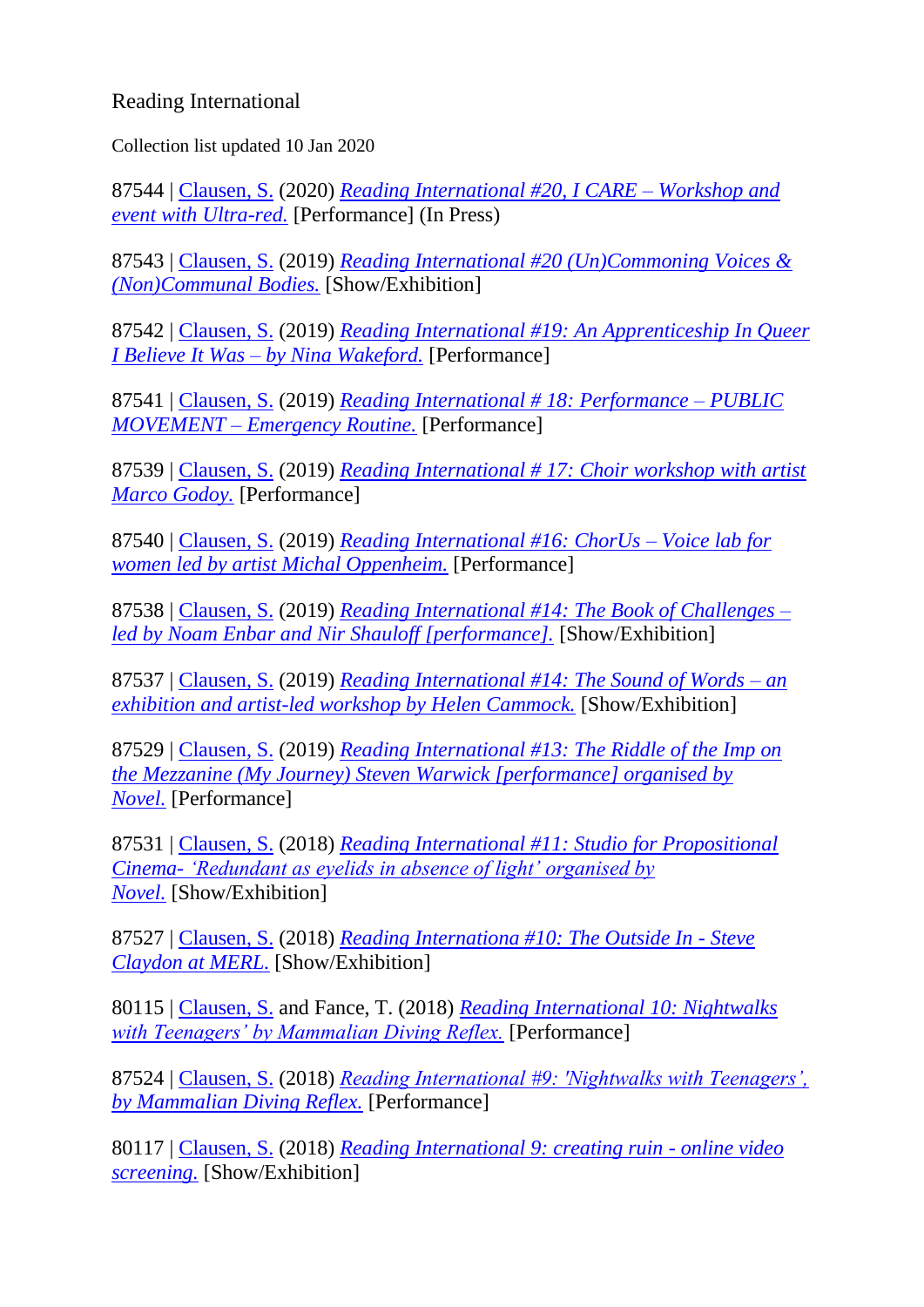80116 | [Clausen, S.](http://centaur.reading.ac.uk/view/creators/90002001.html) (2018) *[Reading International 8: Creating Ruin -](http://centaur.reading.ac.uk/80116/) Lada [Nakonechna at the Abbey Ruins.](http://centaur.reading.ac.uk/80116/)* [Show/Exhibition]

76407 | [Clausen, S.](http://centaur.reading.ac.uk/view/creators/90002001.html) (2018) *[Reading International 6: 'reading in Reading' -](http://centaur.reading.ac.uk/76407/) David [Raymond Conroy, Ghislaine Leung, Cally Spooner and Jesper List](http://centaur.reading.ac.uk/76407/)  [Thomsen.](http://centaur.reading.ac.uk/76407/)* [Show/Exhibition]

80116 | [Clausen, S.](http://centaur.reading.ac.uk/view/creators/90002001.html) (2018) *[Reading International 8: Creating Ruin -](http://centaur.reading.ac.uk/80116/) Lada [Nakonechna at the Abbey Ruins.](http://centaur.reading.ac.uk/80116/)* [Show/Exhibition]

80117 | [Clausen, S.](http://centaur.reading.ac.uk/view/creators/90002001.html) (2018) *[Reading International 9: creating ruin -](http://centaur.reading.ac.uk/80117/) online video [screening.](http://centaur.reading.ac.uk/80117/)* [Show/Exhibition]

68970 | [Clausen, S.](http://centaur.reading.ac.uk/view/creators/90002001.html) (2017) *[Reading International.](http://centaur.reading.ac.uk/68970/)* [Project]

74813 | [Clausen, S.,](http://centaur.reading.ac.uk/view/creators/90002001.html) [Hunt, A.](http://centaur.reading.ac.uk/view/creators/90008090.html) and Marshall, B. (2017) *[Reading International:](http://centaur.reading.ac.uk/74813/)  [Bertie Marshall 'Wilde Re-Write'.](http://centaur.reading.ac.uk/74813/)* Reading International. ISBN 9781912115709

74556 | [Clausen, S.](http://centaur.reading.ac.uk/view/creators/90002001.html) (2017) *[Reading International 5: the critic as](http://centaur.reading.ac.uk/74556/)  [artist.](http://centaur.reading.ac.uk/74556/)* [Show/Exhibition]

74553 | [Clausen, S.](http://centaur.reading.ac.uk/view/creators/90002001.html) (2017) *[Reading International 3: Abel Auer 'how a black void](http://centaur.reading.ac.uk/74553/)  [replaces the white cube and a painting moves from the fine to the performing](http://centaur.reading.ac.uk/74553/)  [arts'.](http://centaur.reading.ac.uk/74553/)* [Show/Exhibition]

74554 | [Clausen, S.](http://centaur.reading.ac.uk/view/creators/90002001.html) (2017) *[Reading International 4: Rochelle Goldberg, Veit](http://centaur.reading.ac.uk/74554/)  [Laurent Kurz, Stefan Tcherepnin, Hanna Törnudd 'Ante](http://centaur.reading.ac.uk/74554/)  [Phylloxera'.](http://centaur.reading.ac.uk/74554/)* [Show/Exhibition]

74545 | [Clausen, S.](http://centaur.reading.ac.uk/view/creators/90002001.html) (2017) *[Reading International 1: Matt Copson and Alastair](http://centaur.reading.ac.uk/74545/)  [MacKinven 'Eggy and Seedy'.](http://centaur.reading.ac.uk/74545/)* [Show/Exhibition]

74552 | [Clausen, S.](http://centaur.reading.ac.uk/view/creators/90002001.html) (2017) *[Reading International 2: CRASH! presents 'A Better](http://centaur.reading.ac.uk/74552/)  [Britain II: Britlins'.](http://centaur.reading.ac.uk/74552/)* [Show/Exhibition]

74811 | [Clausen, S.](http://centaur.reading.ac.uk/view/creators/90002001.html) (2017) *[Reading International: CRASH! 'Xerox Interview](http://centaur.reading.ac.uk/74811/)  [Book'.](http://centaur.reading.ac.uk/74811/)* Reading International. ISBN 9781912115716

74810 | [Clausen, S.](http://centaur.reading.ac.uk/view/creators/90002001.html) (2017) *[Reading International: Eggy + Seedy + Friends -](http://centaur.reading.ac.uk/74810/) 'All [Day Breakfast'.](http://centaur.reading.ac.uk/74810/)* Reading International. ISBN 9781912115006

74812 | [Clausen, S.,](http://centaur.reading.ac.uk/view/creators/90002001.html) [Worley, M.,](http://centaur.reading.ac.uk/view/creators/90002185.html) King, S. and [Hunt, A.](http://centaur.reading.ac.uk/view/creators/90008090.html) (2017) *[Reading](http://centaur.reading.ac.uk/74812/)  [International: CRASH! 'A Better Britain II: Britlins'.](http://centaur.reading.ac.uk/74812/)* Reading International. ISBN 9781912115723

Work in progress: The underpinning research for Reading International is being shared via a journal article and a publication authored by Clausen. Visual arts